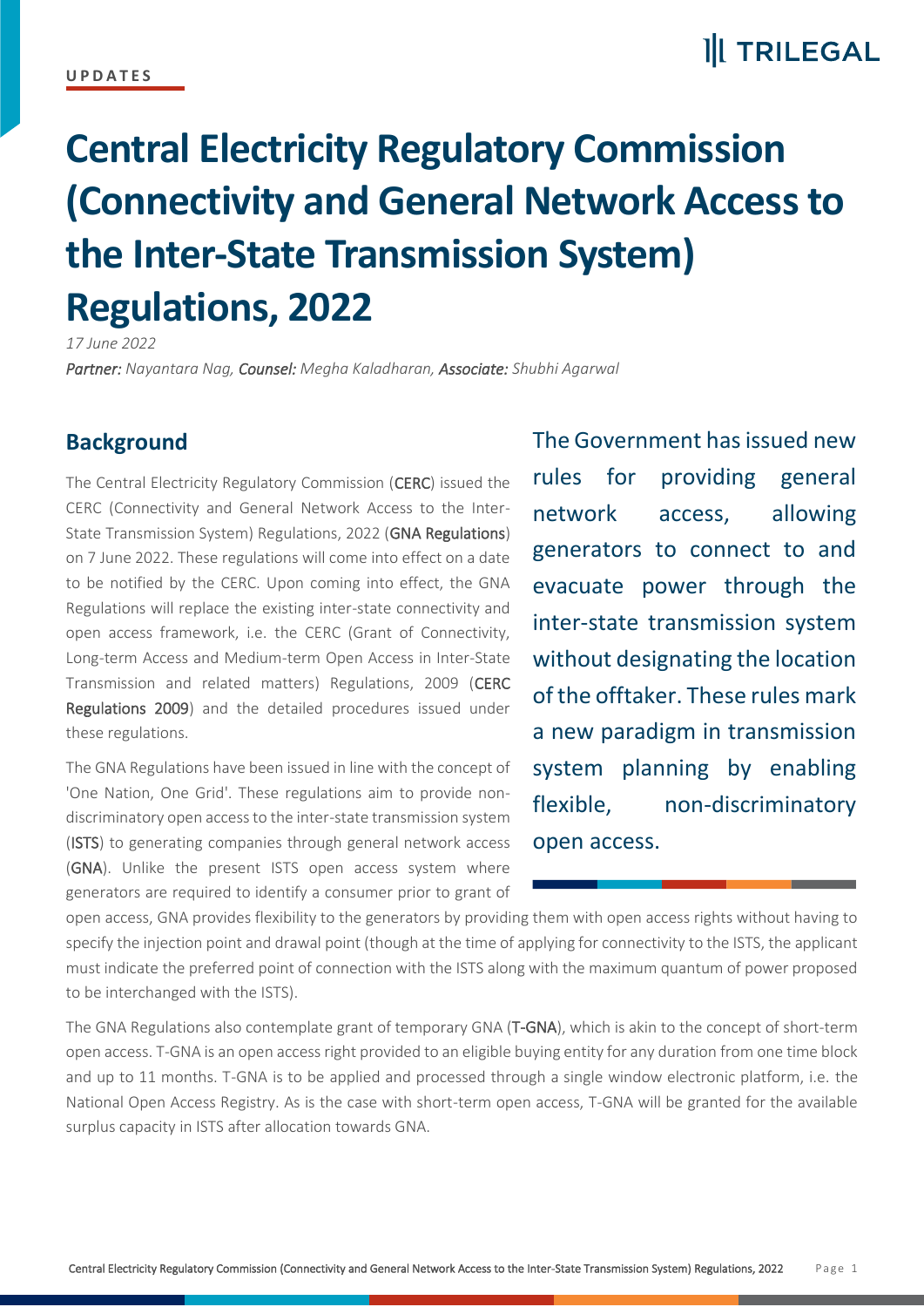## **II** TRILEGAL

### **Key aspects**

### **1 Connectivity and Open Access**

Under the GNA Regulations, the following entities will be eligible to apply to the nodal agency<sup>1</sup> for grant of connectivity:

- i. generating station, including renewable energy generating station (REGS), with or without energy storage system (ESS) with an installed capacity of 50 MW and above, either individually or in aggregate;
- ii. captive generating plant with injection capacity of 50 MW and above;
- iii. standalone ESS with an installed capacity of 50 MW and above, individually or in aggregate;
- iv. renewable power park developer; and
- v. REGS or standalone ESS with an installed capacity of 5 MW and above applying for grant of connectivity to ISTS through the electrical system of a generating station already having connectivity to ISTS.

The quantum of connectivity for each category is set out in the table below.

| Applicant                          | <b>Connectivity Quantum</b>                                                                     |
|------------------------------------|-------------------------------------------------------------------------------------------------|
| Generating stations including REGS | Equal to installed capacity of the generating station                                           |
| REGS with storage                  | Renewable hybrid generating station or Less than or equal to the installed capacity             |
| Captive generating plant           | Proposed maximum injection to ISTS                                                              |
| Standalone ESS                     | Proposed maximum injection to ISTS or proposed maximum drawal<br>from ISTS, whichever is higher |
| Renewable power park developer     | Quantum for which it has been authorized by the central/state<br>government                     |

The CERC Regulations 2009 provided that connectivity for the same capacity cannot be obtained from both ISTS as well as the intra-state transmission system. However, the GNA Regulations provide that a generating station already connected to or intending to connect to the intra-state transmission system will also be eligible for obtaining connectivity to the ISTS network.

Upon receipt of applications for grant of connectivity, the nodal agency will first carry out an interconnection study along with assessment of the requirement for augmentation of the existing ISTS network. Thereafter, it will grant in-principle connectivity to the applicant. The in-principle connectivity will be granted by the nodal

 $1$  Under the GNA Regulations, 'nodal agency' means (i) the agency designated for connectivity or GNA to the ISTS, which shall be the Central Transmission Utility; (ii) the agency designated for T-GNA for bilateral transactions which shall be Regional Load Despatch Centre of the region where point of drawal is located; (iii) the agency designated for T-GNA for collective transactions which shall be National Load Despatch Centre (NLDC); (iv) the agency for implementation and operation of National Open Access Registry which shall be NLDC.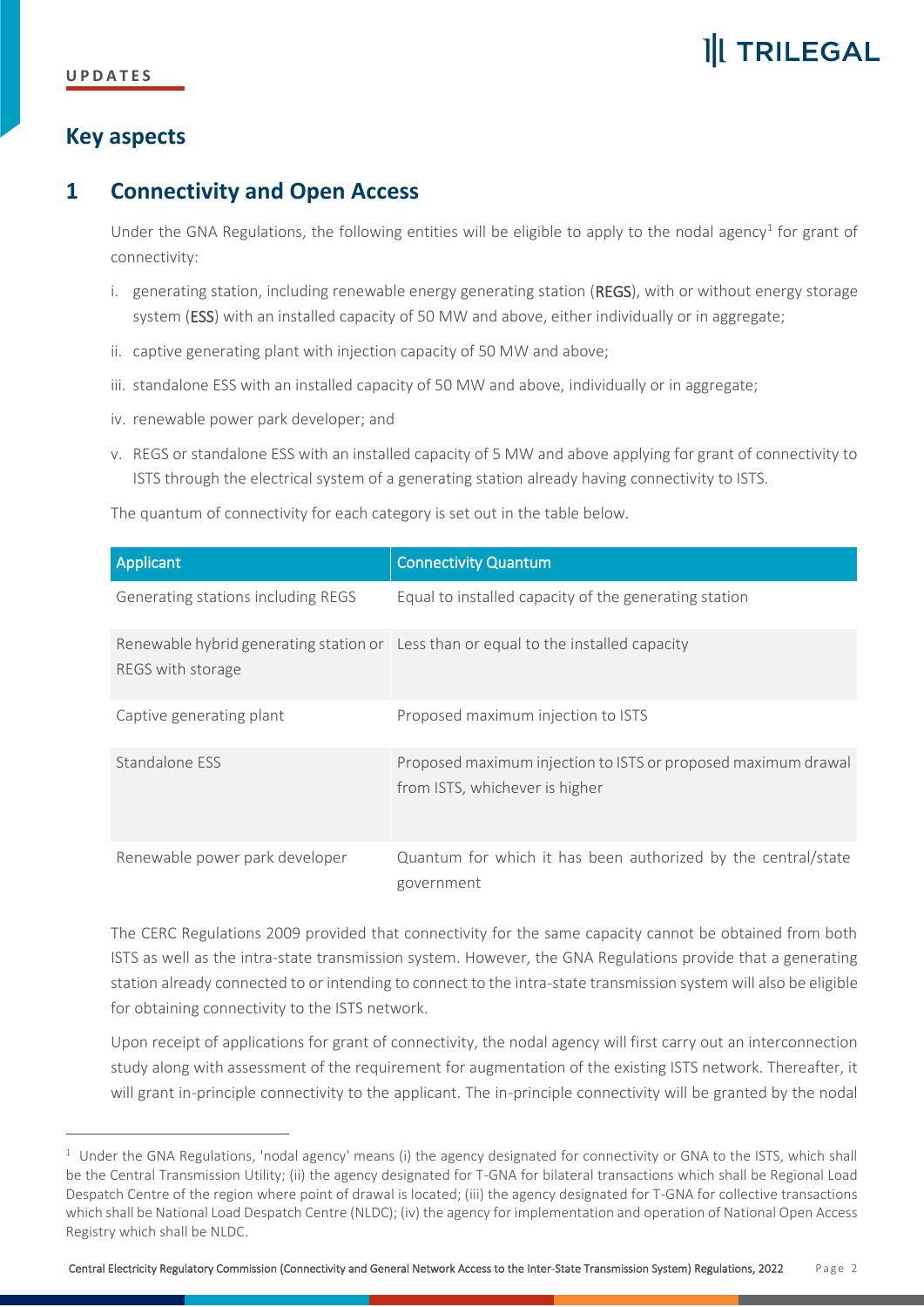agency within 30 days from the last day of the month in which application was received (if basis the interconnection study, no associated transmission system (ATS) is required) or within 60 days from the last day of the month in which application was received (if basis the interconnection study, ATS is required). The applicant is required to submit connectivity bank guarantee (C-BG) in three parts to the nodal agency within 1 month of grant of in-principle connectivity: C-BG1 of INR 50 lakhs, C-BG2 ranging from INR 2 crore to INR 12 crore depending upon the voltage level of the allocated terminal bay, and C-BG3 at the rate of INR 2 lakh per MW – C-BG2 need not be submitted where the applicant constructs the terminal bay on its own or such terminal bay has already been constructed by another connectivity grantee or connectivity is sought through the switchyard/electrical system of a generating station. The final connectivity approval will be granted within 15 days of receipt of C-BG2 and C-BG3. Thereafter, the applicant is required to execute a connectivity agreement with the nodal agency.

The entities which have been granted connectivity under the GNA Regulations will be deemed to have been granted GNA equal to the quantum of the connectivity from the date of connectivity. This would essentially enable a generating station to inject power in the grid without seeking a separate open access approval.

#### **2 Transfer of Connectivity**

A connectivity grantee is not allowed to transfer, assign, or pledge its connectivity and the associated rights and obligations, either in full or in parts, except as provided in the GNA Regulations. In this regard, the GNA Regulations allow a parent company to utilise a connectivity granted to its subsidiary<sup>2</sup>. Similarly, a subsidiary company can utilise the connectivity granted to its parent company. This is a welcome departure from the CERC Regulations 2009 which only allowed the use of connectivity of a parent company by a 100% subsidiary. The GNA Regulations have eased the transfer restrictions by allowing any subsidiary to utilise its parent company's connectivity approval (and vice versa). Further, in case of a REGS, the GNA Regulations allow transfer of the connectivity after commissioning of the project (whereas the CERC Regulations 2009 only allow transfer of connectivity to a wholly owned subsidiary one year after commissioning). Additionally, a REGS can split its connectivity in parts (with minimum capacity of 50 MW for each part) after commercial operation of each part. After commercial operation of such split part of REGS, any entity which acquires 51% or more shareholding of the company or its subsidiary or affiliate company owning the REGS, can apply to the nodal agency for transfer of connectivity.

#### **3 Interplay with Green Energy Open Access Rules**

The CERC notified the Electricity (Promoting Renewable Energy Through Green Energy Open Access) Rules, 2022 on 6 June 2022 (Green Energy OA Rules), which set out the incentives, conditions and procedure for obtaining open access by REGS. While the GNA Regulations contemplate deemed open access to REGS with an installed capacity of 50 MW and above, either individually or in aggregate (and other categories of applicants set out above), which have obtained the final connectivity approval, the Green Energy OA Rules set out a separate procedure for applying for open access by REGS with a capacity of 100 kW and above. While there is no reference to the Green Energy OA Rules in the GNA Regulations or vice versa, a possible harmonious reading of the GNA Regulations and the Green Energy OA Rules could lend itself to the view that REGS which

 $2$  The GNA Regulations do not define a 'subsidiary' however, the Companies Act, 2013 defines a 'subsidiary' as a company in which the holding company exercises or controls more than one-half of the total voting power either on its own or together with one or more subsidiaries.